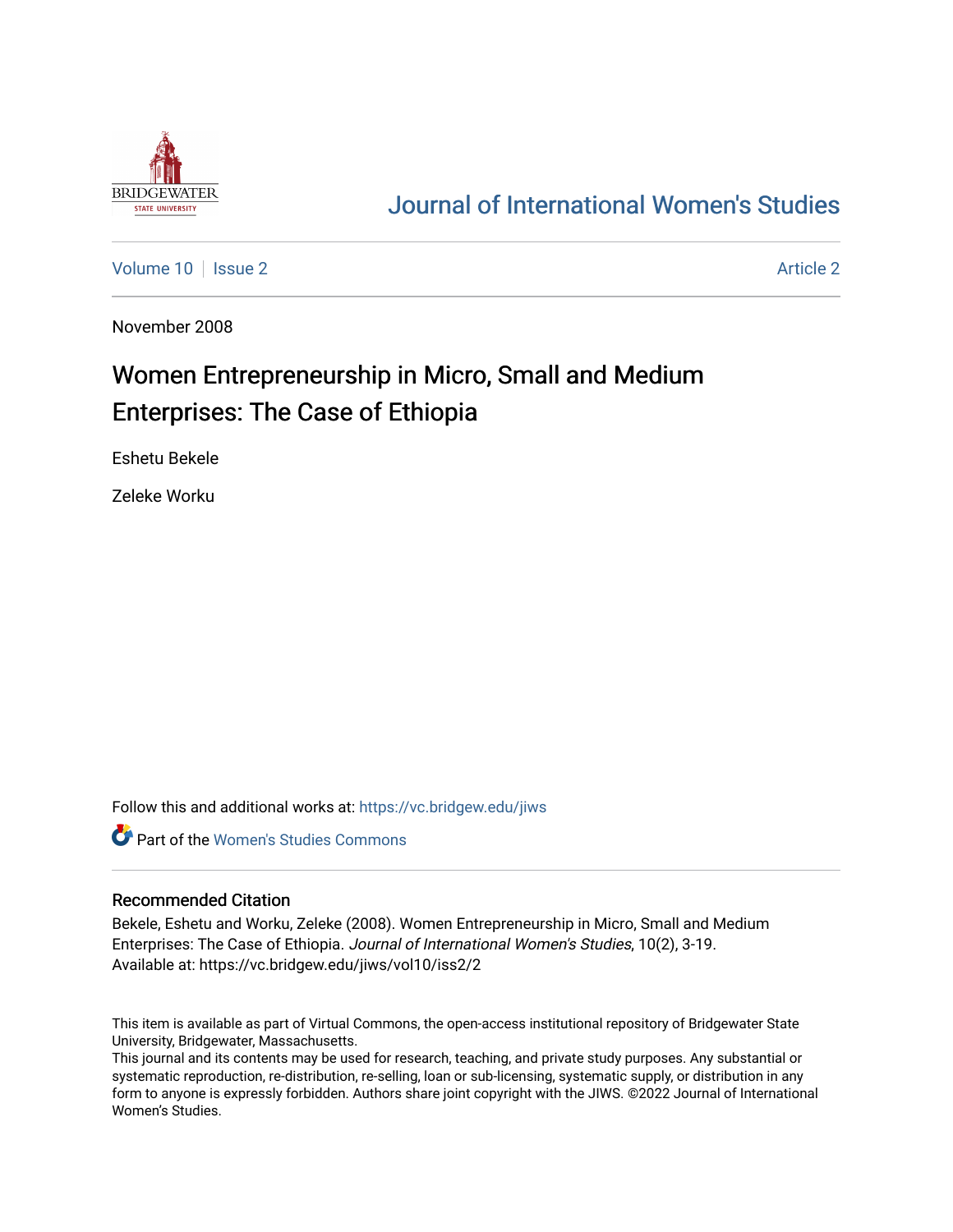This journal and its contents may be used for research, teaching and private study purposes. Any substantial or This journal and the model in Workus Hot Townstated, reprinting and private alleged with a representation or di to anyone is expressly forbidden. ©2008 Journal of International Women's Studies.

# **Women Entrepreneurship in Micro, Small and Medium Enterprises: The Case of Ethiopia**

By Eshetu Bekele $^1$  and Zeleke Worku<sup>2</sup>

#### **Abstract**

This research article examines factors that influence the long-term survival and viability of a random sample of 500 micro small and medium enterprises (MSMEs) located in five geographical regions of Ethiopia based on a 6-year long follow-up study. The objective of the study is to identify key predictors of long term survival and viability in small businesses and enterprises in Ethiopia, and to find out if small businesses and enterprises operated by male entrepreneurs perform better than those operated by female entrepreneurs in Ethiopia. Data was gathered on key determinants of survival such as access to finance, managerial skills, level of education, level of technical skills, ability to convert profit back into investment, etc between 1996 and 2001. Econometric methods such as Kaplan-Meier survival probability curves and the Cox proportional hazards model were used for data analysis. 221 of the 500 businesses in the study (44%) were operated or owned by women. 110 of the 500 businesses in the study (22%) had failed at the end of the study period. The majority of businesses that failed were operated by women (78%). Female-headed firms that ceased operation had an average lifetime of 3.2 years, while male-headed firms that ceased operation had an average lifetime of 3.9 years. Businesses that failed were characterized by inability in obtaining loans from formal money lending institutions such as commercial banks (61%), inability to convert part of profit back into investment (46%), poor managerial skills (54%), shortage of technical skills (49%), and low level of education (55%). Based on hazard ratios estimated from Cox regression, businesses operated by women were 2.52 times more likely to fail in comparison with businesses operated by men.

*Keywords*: MSME, survival, gender in Ethiopia

#### **Introduction**

 $\overline{a}$ 

In spite of the enormous importance of the micro, small and medium enterprises (MSME) sector to the national economy with regards to job creation and the alleviation of abject poverty among impoverished women in Ethiopia, the degree of recognition and strategic support provided to the sector is grossly inadequate. Three successive governments that were in power since 1960 have failed to improve the plight of women entrepreneurs in Ethiopia (Ethiopian Welfare Monitoring Unit, 2002). Although several economists have argued that the promotion of women entrepreneurs is a prerequisite for

Journal of International Women's Studies Vol. 10 #2 November 2008 3

1

<sup>&</sup>lt;sup>1</sup> Eshetu Bekele is a Ph.D. student of economics at the University of the Western Cape at Bellville, South Africa. This article is based on his doctoral study. The study is based on a 6-year follow-up study of 500 small businesses and enterprises in five major cities of Ethiopia, and compares businesses operated by women entrepreneurs with businesses operated by male entrepreneurs with regards to long term survival

 $<sup>2</sup>$  Zeleke Worku is an associate professor of statistics at the Department of Statistics of the University of</sup> South Africa (UNISA) in Pretoria, South Africa. His e-mail address is: workuzb@unisa.ac.za.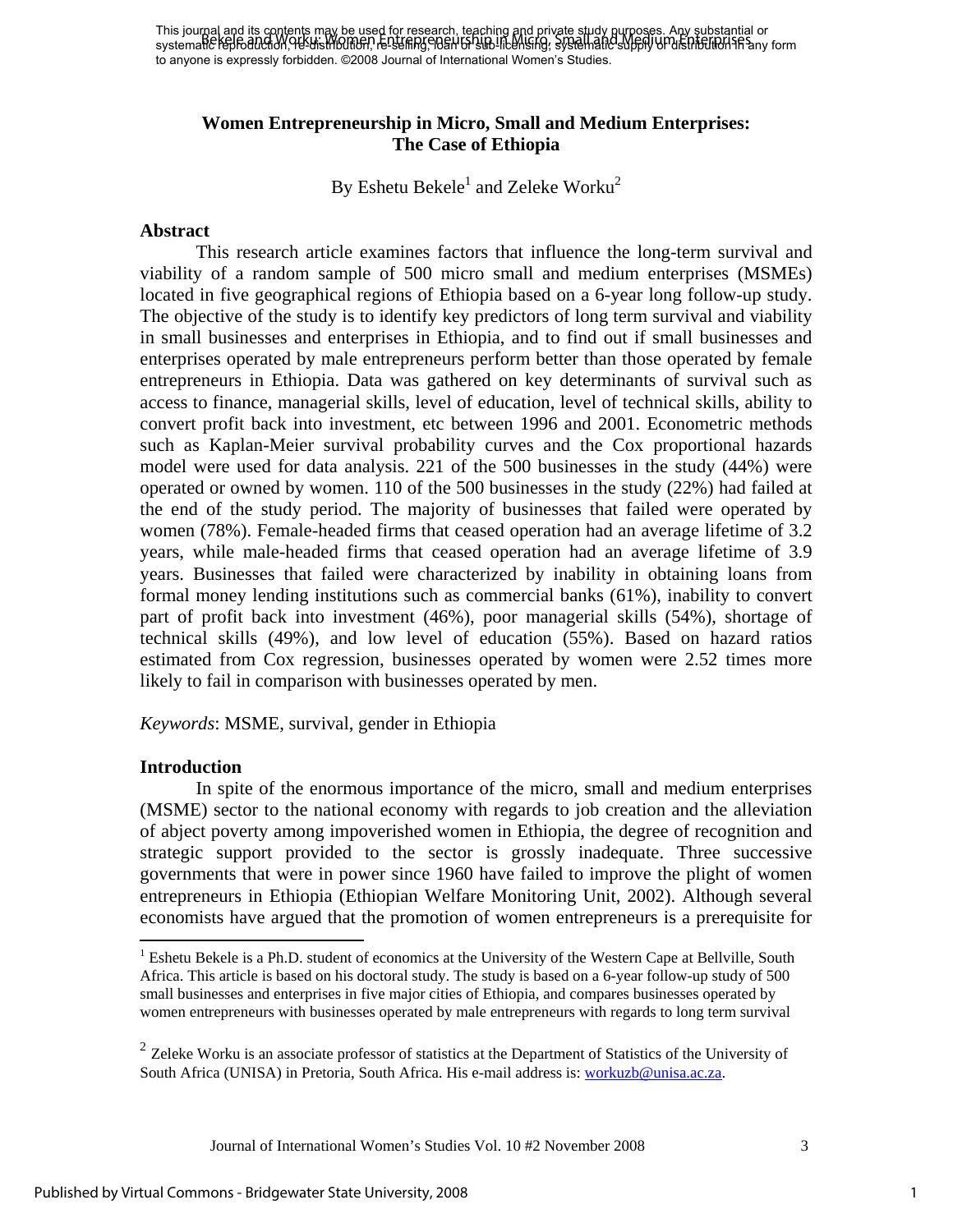overall economic growth and the alleviation of poverty, women entrepreneurs in Ethiopia have not been provided with meaningful assistance from the national government of Ethiopia in terms of recognition, access to finance and skills required for operating small businesses and enterprises profitably and efficiently. Intervention strategies that are meant to address inefficiency in the sector are often irrelevant, half-hearted and grossly inadequate in terms of resources that are essential for optimal performance and utilization of resources. Although the MSME sector in Ethiopia provides livelihood to 49% of all employed women in Ethiopia, the strategic support it receives from the national government has been minimal (Abegaz, 2004; Abera, Hailu & Solomon, 2002; Admassie & Amha, 2004; Ageba & Amha, 2006; BESO, 2004). The plight of destitute women has been significantly improved due to MSMEs in countries such as Bangladesh, Singapore, Japan, China, South Korea, Taiwan and Malaysia. In Sub-Saharan Africa, some measure of success has been achieved in South Africa, Botswana and Mauritius. The success achieved in each of the above countries is mostly attributed to support to MSMEs in terms of policy, respect for the basic rights and needs of women, the availability of resources such as finance, good infrastructure, skills and appropriate technology and an enabling macro-economic environment for attracting international investors. According to Rahel (2004) and Rahmato (2004), small businesses and enterprises constitute the only livelihood available to the majority of impoverished women in Ethiopia.

Women depend on MSMEs as a source of livelihood essentially because national governments fail to meet their requirements for survival and entrepreneurial aspiration. economic have actively engaged and earn their livelihood in small enterprisers where government policies, regulations, owner's business skills, availability of finance, appropriate business trainings, and market matter most for their survival. Surveys conducted by the World Bank (2005), the World Trade Organization (2002), the Ministry of Finance and Economic Development of Ethiopia (2002), women entrepreneurs in Ethiopia initiate new businesses and enterprises at a rate twice as fast as men, and that they find it harder at the outset to grow their business to the next higher level. Survival of a business firm is defined as the ability of the firm to continue its operation and remain in business during a certain period of time in a competitive market. Based on a survey of 15 representative sites of study, Kebede (2002) has shown that only one in three small businesses survive to their third anniversary, and that the likelihood of survival of small firms operated by women entrepreneurs is closely associated with the degree of support given to women in terms of access to finance, improved skills and an enabling macroeconomic environment.

Women entrepreneurs are compared with male entrepreneurs with regards to long-term survival, profitability, access to finance, skills, etc using econometric methods such as Kaplan-Meier survival probability curves (Kleinbaum, 1996), logistic regression (Cramer, 2003) and hazard ratios obtained from the Cox proportional hazards model (Cleves, Gould & Gutierrez, 2004). Hazard ratios are used as an econometric measure of effect. The study aims to identify key differential factors of long term survival and viability in small businesses and enterprises that affect women entrepreneurs in particular. In so doing, the study examines how well women entrepreneurs fare in comparison with their male counterparts. Feasible recommendations are made in order to improve the plight of women entrepreneurs, and to help them improve their economic contribution to the national economy.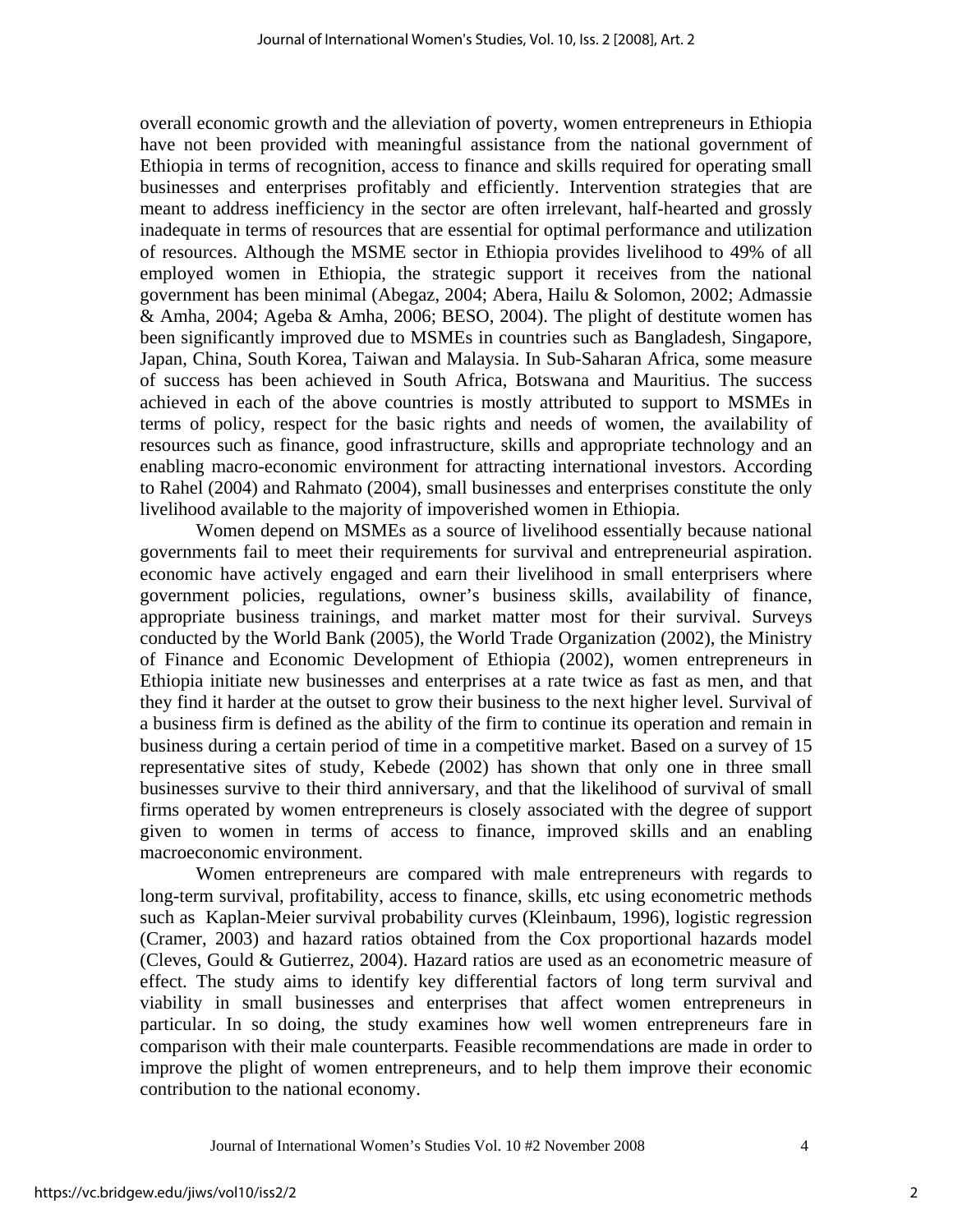#### **Background to study**

A national survey conducted by the Ethiopian Welfare Monitoring Unit (2002) shows that women entrepreneurs in Ethiopia are not provided with adequate policy related and strategic support from the national government, and that the promotion of vibrant MSMEs should be one of the most important priority strategies for empowering women, addressing abject poverty and unemployment in Ethiopia. Although women entrepreneurs contribute significantly to the national economy in terms of job creation, skills development and the alleviation of abject poverty among men and women alike, the literature clearly shows that small businesses and enterprises operated by women entrepreneurs are not being provided with adequate strategic support in terms of policy, access to finance, tax assessment, skills development and managerial training, technological transfer and infrastructural development (Berhanu, Abraham & Van der Berg, 2007). Although MSMEs operated by women cater for the poorest of the poor and make a sizeable contribution to the national economy, the level of support and recognition given to them has been minimal historically (Mogues, 2004). Businesses and enterprises operated by women contribute for economic dynamism, diversification, productivity, competition, innovation and economic empowerment of the poorest of the poor. Historically, there has been a well established tradition of women being involved in small businesses and enterprises. However, it is only recently that women's entrepreneurship has gained the attention of economic planners and policy makers. Although the national government has come to acknowledge that supporting enterprises operated by women promotes gender equality and economic empowerment, the majority of enterprises operated by women face difficulty in terms of access to finance, resources, business skills and institutional support from the national government (Ethiopian Ministry of Trade and Industry of Ethiopia 2003; National Bank of Ethiopia, 2002; Negash & Kenea, 2003). MSMEs owned or operated by women in Ethiopia survive against tremendous odds of failure. There is an acute shortage of studies conducted with a specific objective of comparing enterprises operated by men with those operated by women in terms of business-related challenges, internal efficiency, viability, long term survival and profitability. This study aims to fill the gap by identifying specific factors that are responsible for resilience in MSMEs operated by women entrepreneurs, and shade light on gender-specific differentials that affect long term survival and viability.

#### **Literature review**

According to the Ethiopian Central Statistical Authority (2004), almost 50% of all new jobs created in Ethiopia are attributable to small businesses and enterprises, and roughly 49% of new businesses that were operational between 1991 and 2003 were owned by women. According to Aregash (2005), 98% of business firms in Ethiopia are micro and small enterprises, out of which small enterprises represent 65% of all businesses. More than half of all women entrepreneurs in Ethiopia often face gender related challenges related to establishing new businesses as well as operating or expanding existing businesses (Amha & Admassie, 2004). Women are disadvantaged due to culture, religion and tradition. For instance many women face difficulty in raising credit finance from banks as well as borrowing via informal networking. The survey shows that women-headed firms started their businesses with an average capital of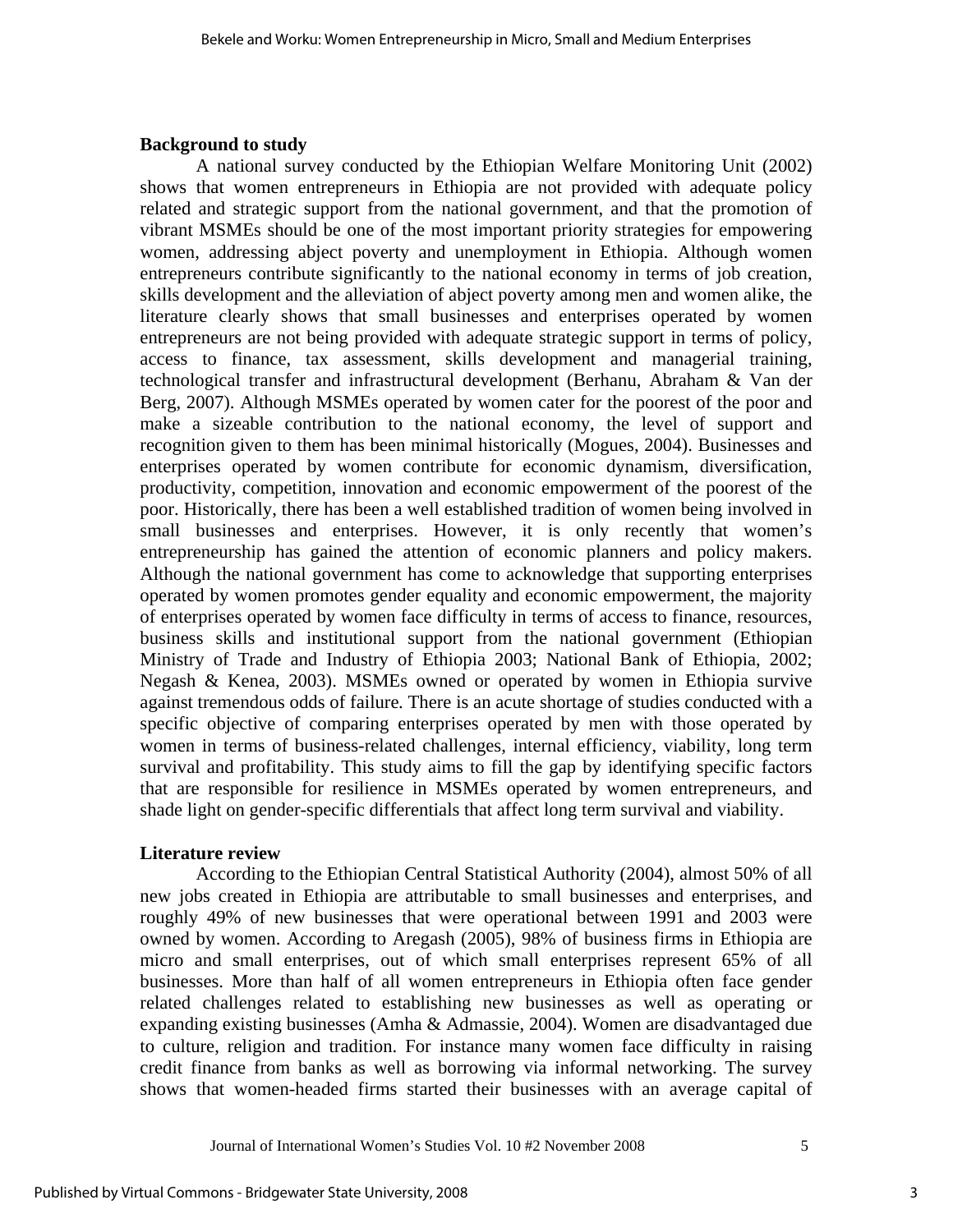\$2,115 while male-headed businesses started their businesses with an average capital of \$3, 161. On average 5.5%, 10.5%, 10.5% and 7% of female-headed enterprises managed to get credit from banks, microfinance, iqqub schemes and personal donations respectively. The corresponding figure for male-headed firms was 12.7%, 8.4%, 13.7% and 4.6% respectively (Amha & Narayana, 2004).

According to the Ethiopian Economic Association (2004), small businesses and enterprises operated by women entrepreneurs contribute significantly to the national economy in terms of job creation and the alleviation of poverty, but are provided with little or no policy related support from the Ethiopian Ministry of Trade and Industry. Women entrepreneurs in Ethiopia often experience severe problems in terms of technical skills, raw materials, technological input, infrastructural development, access to water and lights as well as finance. Development economists who have monitored the growth and development of small businesses and enterprises in Ethiopia over the past several years have pointed out that the level of strategic support provided to MSMEs since 1991 is not commensurate with the contribution made by the sector to the national economy (Demeke, Adenew, Deininger, Gebresilassie & Jin, 2003).

Pankhrust (2003), Rahmato (2004), Rahel (2004) and Belay (2000) have reported that women do not have adequate access to finance from commercial banks, and that they rely heavily on indigenous social capital schemes called "iqqub" for raising finance needed for business ventures. According to the authors, although commercial banks sit on excess liquidity, they are quire reluctant to lend money to women entrepreneurs due to gender based bias. The authors have pointed out that the national government needs to intervene to improve the plight of women entrepreneurs, especially in the agricultural sector. Demeke, Guta & Ferede (2003) have reported that although 49% of all new jobs created between 1991 and 2003 are directly attributed to the MSME sector, the sector has not been provided with the support it needs for growth and expansion. The key challenge faced by the sector is lack of access to finance on favourable terms from commercial banks, and the plight of women entrepreneurs has not improved much between 1991 and 2003 (Negash & Kenea, 2003; Gebeyehu & Asefa, 2004; Tegene, 2004). According to Aredo (1993), women entrepreneurs in Ethiopia have historically been heavily dependent on "iqqub" schemes for raising money needed for business ventures. According to Pankhrust (2003) and Ageba & Amha (2006), the Ethiopian Ministry of Trade and Industry has not done enough to alleviate the acute shortage of finance experienced by women entrepreneurs. Women entrepreneurs in Ethiopia are often discriminated against in terms of approval of applications for business licenses and loans from money lending institutions such as commercial banks (Wole, 2004; Onyx, 2000; Belay, 2000).

Studies conducted by the World Bank (2005), Senbeta (2003), Serneels (2004), Sharma & Oczkowski (2005) and Stevenson & St-Onge (2005) have shown that the MSME sector in Ethiopia is over-regulated, and that women are particularly vulnerable to lack of essential services such as access to finance and improved technological development. Abegaz (2004) and Admassie (2004) have both attributed the lack of growth in the MSME sector to lack of strategic support to women entrepreneurs, and to the poor level of support provided to the sector since 1991. According to reports by the UNCTAD (2003), the UNDP (2003) and Wole (2004), the level of strategic support provided to women entrepreneurs in Ethiopia since 1991 has been grossly inadequate and vastly ineffective. Kebede (2002) has argued that the current economic policy must be re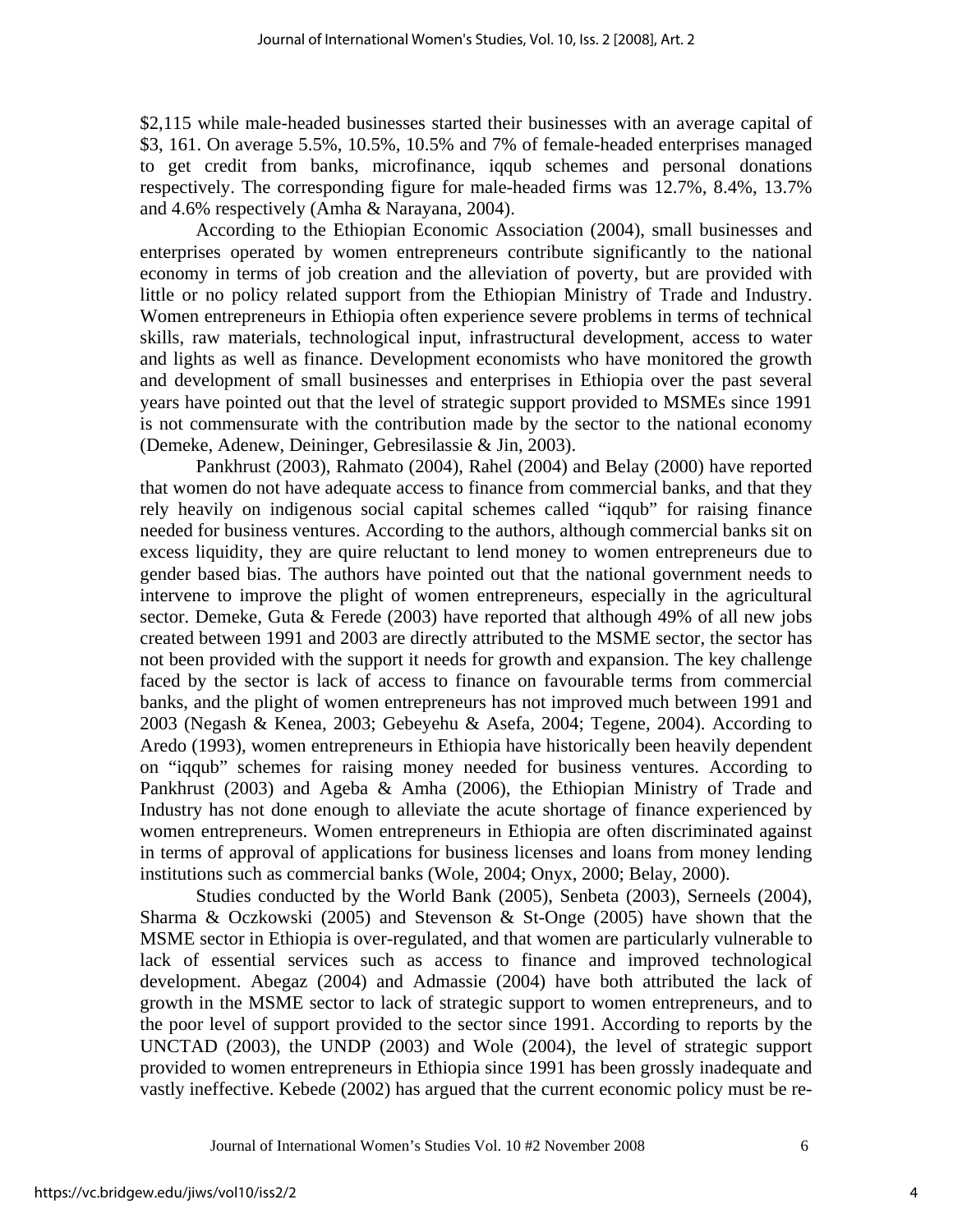evaluated with a view to fulfil the basic needs of women entrepreneurs in Ethiopia. A study conducted by Geda & Degefe (2002) has shown that the contribution of the agricultural sector to the GDP declined from 70% in 1960 to 50% in 1974, and that the decline was mostly due to lack of support for women entrepreneurs involved in the agricultural sector. Studies conducted by Geda, Shimeles & Weeks (2003), Degefe  $\&$ Nega (2001), Fortune (2003) and Rahmato (2004) have shown that women entrepreneurs in Ethiopia often fail due to gender-based discrimination in terms of access to finance, tax assessment, approval of new business ventures as well as skills development. Women entrepreneurs in Ethiopia fare far below their counterparts in South Africa mostly due to lack of strategic support from the national government. In addition to bearing the brunt of cooking, fetching water, feeding the family, raising children, working the farms, women entrepreneurs in Ethiopia are also expected to prevail in small businesses and enterprises with little or no support from the national government (Kebede, 2002; Pankhrust, 2003).

### **Methods and materials**

The study design is longitudinal (1996 to 2001). Data was gathered from a random sample of 500 small businesses and enterprises selected from five major cities of Ethiopia. Data collection was done using structured questionnaires, personal interviews and personal observations. Data was gathered on a total of 112 variables from each of the 500 businesses that took part in the study. Frequency proportions, the Pearson chi-square test of association, logistic regression (Cramer, 2003), Kaplan-Meier survival probability curves (Kleinbaum, 1996) and the Cox Proportional Hazards Model (Verbeek, 2000) were used for econometric data analysis. Hazard ratios were used as an econometric measure of effect. The Cox Proportional Hazards Model accommodates censored observations. As such, Cox regression is superior to classical methods such as logistic regression because it distinguishes businesses that have failed from businesses that are still operational. The duration of survival is denoted by T, and measures the length of time from the start of business operation to the end of the study for businesses that were operational at the end of study. For businesses that were out of operation prior to the end of study, survival time is measured from the start of business operation to the date of failure. The variables  $X_1, X_2, \dots, X_k$  denote k predictor variables that affect the survival of businesses in one way or another. The regression of T on  $X_1, X_2, \ldots, X_k$  is performed using the Cox regression model. Right-censored firms were distinguished from uncensored firms using the following indicator:

#### $\overline{a}$  $=\begin{cases} 1 & \text{if} \quad bu \sin e s s & \text{firm} \quad has \quad ca s e d \quad operation \\ 0 & \text{if} \quad bu \sin e s s & \text{firm} \quad is \quad still \quad operating \end{cases}$ 0 if  $bu \sin$  $\delta = \begin{cases} 1 & \text{if} \quad bu \sin \theta \end{cases}$

Cox regression was done in order to identify factors that affect the survival of firms over a long period of time. The fact that survival analysis accounts for censored observations (observations whose exact survival times cannot be measured precisely) makes this method superior to binary logistic regression analysis. The econometric measure of effect (survival or failure of business firms) in survival analysis is the hazard ratio. The Cox model hazard function is given by  $h(t, X)$  in the expression shown below: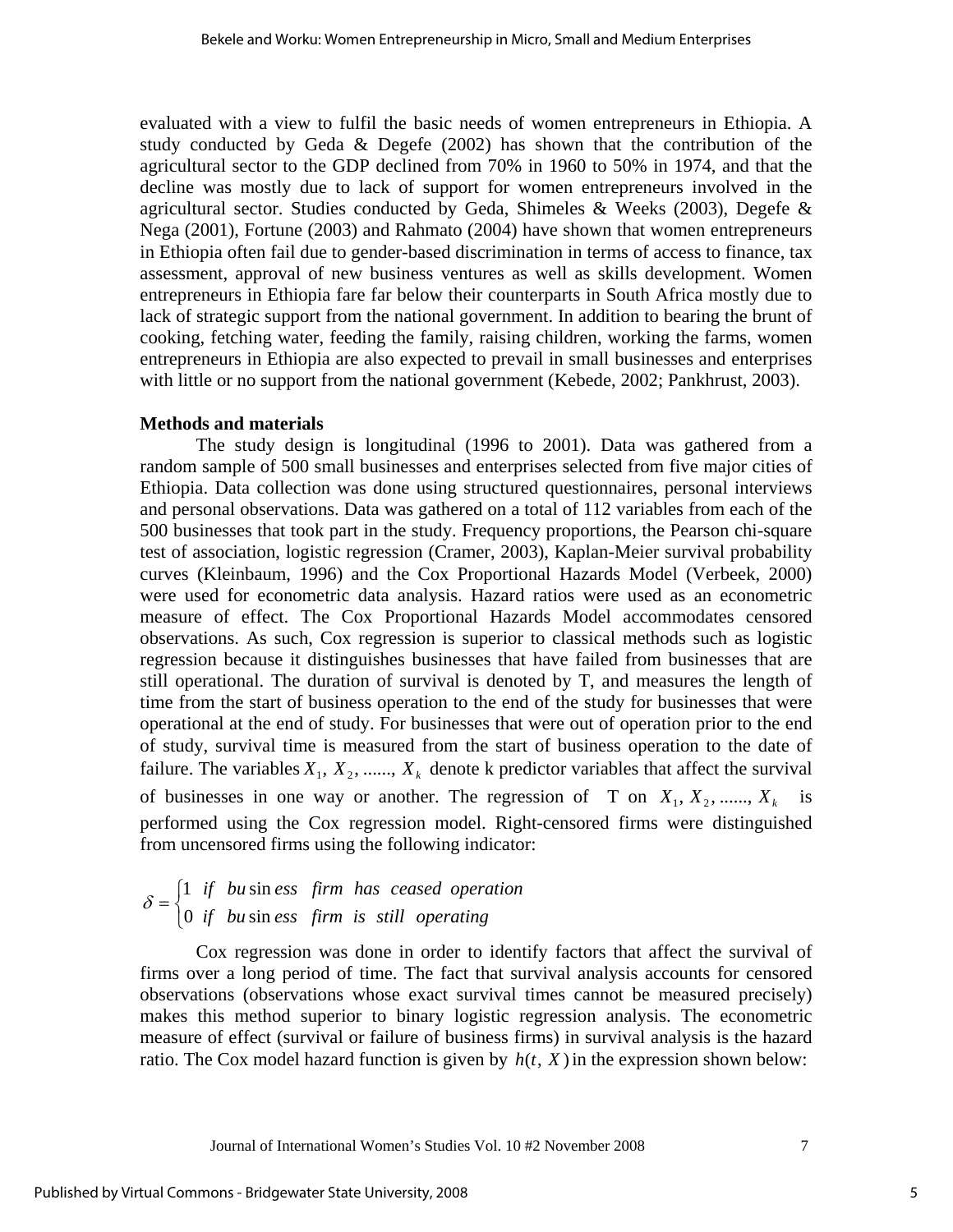$$
h(t, X) = h_0(t) \exp\left(\sum_{i=1}^p \beta_i X_i\right)
$$
 where  $X = (X_1, \dots, X_p) =$  a collection of p explanatory

variables that affect survival time. The econometric measure of effect is the hazard ratio, and involves only the  $\beta$ 's. Estimates of the  $\beta$ 's are maximum likelihood estimates. In this study a total of 19 predictor variables that strongly affect the survival of business firms were used for survival analysis. These variables were selected from among 112 variables based on the Pearson chi-square test of association and binary logistic regression analysis with stepwise backward elimination as screening procedures.

Although the odds ratios obtained from logistic regression are analogous to the hazard ratios obtained from Cox regression, results from survival analysis are more informative and reliable than corresponding results obtained from binary logistic regression analysis. This is mostly because Cox regression takes censored observations into account, whereas logistic regression disregards survival times of business firms. In econometric modelling, disregarding survival times constitutes a major limitation. Survival analysis is a suitable tool to identify a handful of predictor variables (6 significant variables were identified in this study) that strongly influence the long-term survival of businesses. Hazard ratios were estimated for each predictor variable in the model.  $h_0(t)$  is the baseline hazard function. It involves t, but not the X variables. For the Cox proportional hazards model,  $h_0(t)$  is obtained by replacing all X variables by zeros in the expression for  $h(t, X)$ . The proportional hazards assumption requires that the hazard rate is constant over time, or equivalently, that the hazard for one individual is proportional to the hazard for any other individual and that the proportionality constant is

independent of time. The expression  $\exp \sum \beta_i X_i$ ⎠ ⎞  $\parallel$ ⎝  $\left( \sum_{i=1}^p \right)$ *i*  $X_i$ 1  $\exp\sum \beta_i X_i$  involves the X (predictor) variables,

but not the time, t. The X variables do not depend on the time t. The hazard ratio is defined as the hazard for group 1 (businesses that fail) divided by the hazard for group 2 (businesses that survive). The two groups being compared can be distinguished by their values for the set of predictor variables, or the X's. For a predictor variable with values of (1, 0), the hazard ratio is estimated by  $\exp(\hat{\beta})$ . In the Cox proportional hazards model, the hazards ratio is estimated by:

$$
HR = \frac{\hat{h}(t, X^*)}{\hat{h}(t, X)} = \exp\left[\sum_{i=1}^p \hat{\beta}_i (X^* - X_i)\right]
$$
  
=  $\exp\left[\hat{\beta}_1 (X^* - X_1) + \hat{\beta}_2 (X^* - X_2) + \dots + \hat{\beta}_p (X^* - X_p)\right] = \theta$ 

Hence,  $HR = \frac{h(t, X)}{\hat{h}(t, X)}$  $\hat{h}(\,t$  ,  $\,X^{\,\ast}\,)$  $h(t, X)$  $HR = \frac{h(t, X^*)}{\lambda} = \theta$ , where  $\theta$  is a constant. This fact makes the Cox

Proportional Hazards Model suitable and convenient for panel data analysis. Note also that the expression for the hazard ratio does not involve the time t, because the baseline hazard has cancelled out.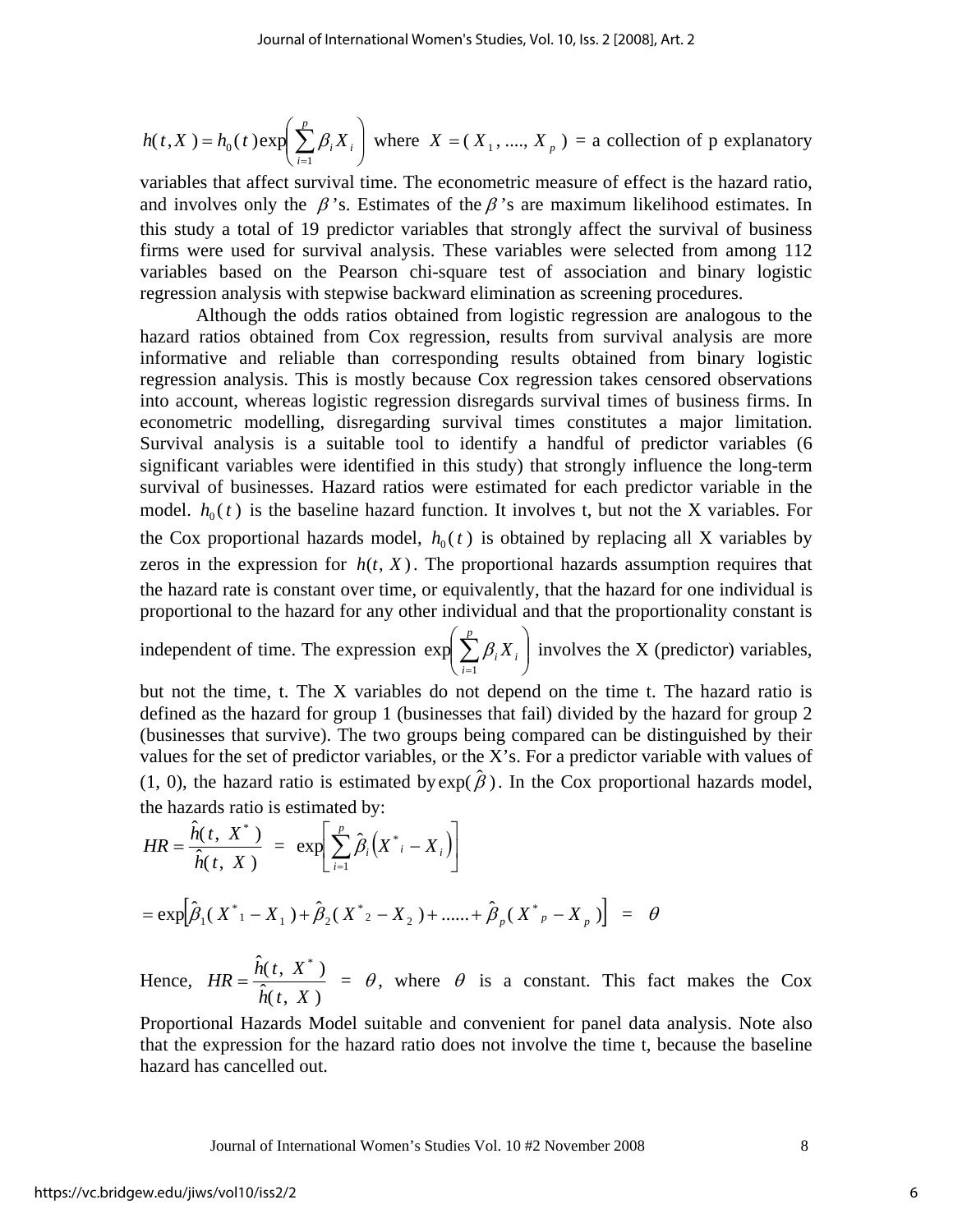Long term survival and viability were corroborated by the profitability of business enterprises. Viable businesses were characterized by the presence of a net positive profit. That is, a positive or zero net profit was taken as proof that firms were viable. Net profit was defined as gross profit minus total operational cost including the cost of closing down business. Data analysis was performed in the statistical package STATA version 10 (STATA Corporation, 2007).

# **Results of Analysis**

Table 1 shows that the majority of businesses that failed were operated by women (71%), and were characterized by difficulty in securing loan from formal money lending institutions such as commercial banks (69%), inability to convert part of profit back into investment (66%), poor managerial skills (72%), shortage of technical skills (74%), and low level of education (55%). The fact that 78% of all failed businesses were owned or operated by women shows that the level of support provided to women entrepreneurs was minimal.

### **Table 1**

Distribution of key characteristics of businesses by gender

|                                                          |                               | Gender                           |                                   |
|----------------------------------------------------------|-------------------------------|----------------------------------|-----------------------------------|
| Characteristic                                           | Overall<br>$(n = 500)$        | Male<br>$\frac{279}{500} = 56\%$ | Female<br>$\frac{221}{500}$ = 44% |
| Failure or bankruptcy                                    | $\frac{110}{12}$ = 22%<br>500 | $\frac{32}{110} = 32\%$          | $\frac{78}{110} = 78\%$           |
| Difficulty in obtaining<br>loan from commercial<br>banks | $\frac{305}{500} = 61\%$      | $\frac{144}{305}$ = 47%          | $\frac{161}{305} = 53\%$          |
| Failure to convert profit<br>back into investment        | $\frac{230}{500} = 46\%$      | $\frac{121}{230} = 53\%$         | $\frac{109}{230}$ = 47%           |
| Poor managerial skills                                   | $\frac{270}{1}$ = 54%<br>500  | $\frac{137}{270}$ = 51%          | $\frac{133}{270}$ = 49%           |
| Shortage of technical<br>skills                          | $\frac{243}{1}$ = 49%<br>500  | $\frac{108}{243}$ = 44%          | $\frac{135}{243} = 56\%$          |
| Low level of education                                   | $\frac{275}{1}$ = 55%<br>500  | $\frac{126}{1}$ = 46%<br>275     | $\frac{149}{275}$ = 54%           |

MSMEs in Ethiopia cover a wide range of business activities that are generally classified into 4 major categories (manufacturing, wholesale and retail trading,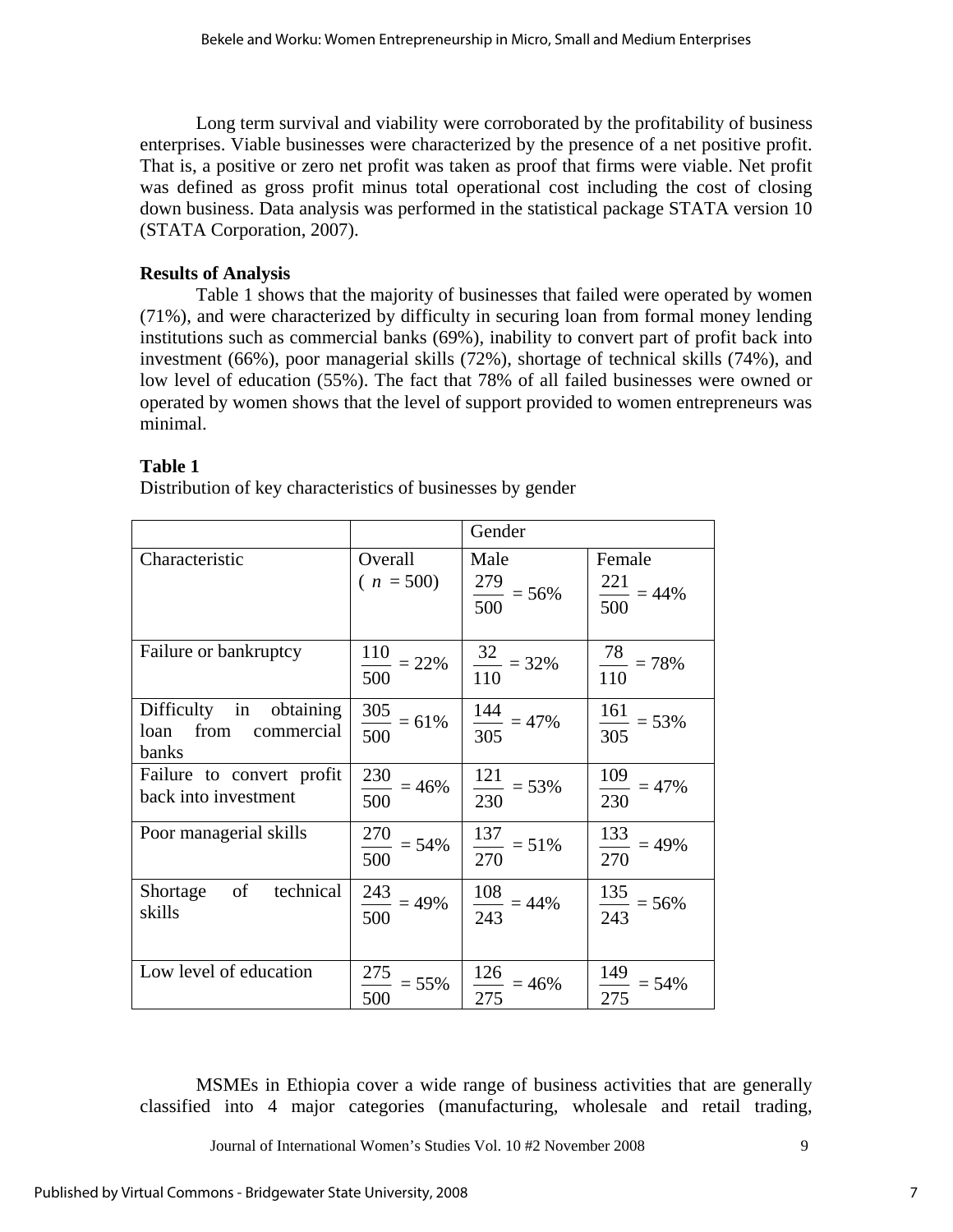construction, and service sector activities). If firm size is measured on the basis of number of employees and/or capital turnover, the majority of MSMEs in the sample fall under the small enterprises category. On average, 91.4% of firms employed less than 10 employees (including non salaried family support workers in the firm), and 83% of firms were owned and directly managed by the owners. 53% of start-up firms began as a oneperson enterprise or self-employed enterprises and only 42.3% of these firms grew enough to employ at least one or more workers during the study period. The average relative share of employment of the sector shows that micro, small, and medium firms account for 14.4%, 71.8% and 13.8% of employees respectively. This indicates that micro and medium enterprises jointly account for less than half (28.2%) of jobs created, while small enterprises alone account for more than 70% of all jobs created. This higher share of employment by small enterprises is associated with their relatively higher number of representation in the national economy.

21.2% and 4.3% of jobs were lost during the study period due to the closure of 18.6% of firms and the reduction of workers in surviving firms respectively. On average, 2 jobs were lost per establishment. However, despite the job loss, the firms in the study created 1, 937 net employment opportunities during the period 1996 to 2001. The average employment growth rate in the sector during the six-year period was 18.6%. This small increase in net jobs as well as the loss of the majority of newly created job opportunities indicates that although the sector has the potential to create job opportunities by virtue of their small capital requirement and their low level of technology, the lack of appropriate promotional strategies adversely affected their growth and minimized the benefits obtained from the sector.

| Duration          | Manufac- | Retail | Service | Const-         | Gender |        |             |
|-------------------|----------|--------|---------|----------------|--------|--------|-------------|
| of operation      | turing   |        |         | ruction        | Male   | Female | Total       |
| Less than 3 years | 6        | 18     | 30      | $\overline{2}$ | 16     | 40     | 56<br>(51%) |
| 4 to 6 years      | 3        | 14     | 16      | 2              | 7      | 28     | 35<br>(32%) |
| 7 years & above   | -2       | 3      | 13      |                | 9      | 10     | 19<br>(17%) |
| Sector total      | 11       | 35     | 59      | 5              | 32     | 78     | 110         |

### **Table 2**

Distribution of failed businesses by duration of operation, sector and gender  $(n=110)$ 

Table 2 shows that 56 of the 110 failed businesses in this study (51%) ceased operation before their  $3<sup>rd</sup>$  birthday, 32% of all failed businesses ceased operation before their  $7<sup>th</sup>$  birthday, and 17% of all failed businesses ceased operation before their  $10<sup>th</sup>$ birthday. The fact that the majority of businesses that went bankrupt were at their early stages of development shows that small businesses that failed were not provided with adequate support by the government in terms of policy, technology, skills development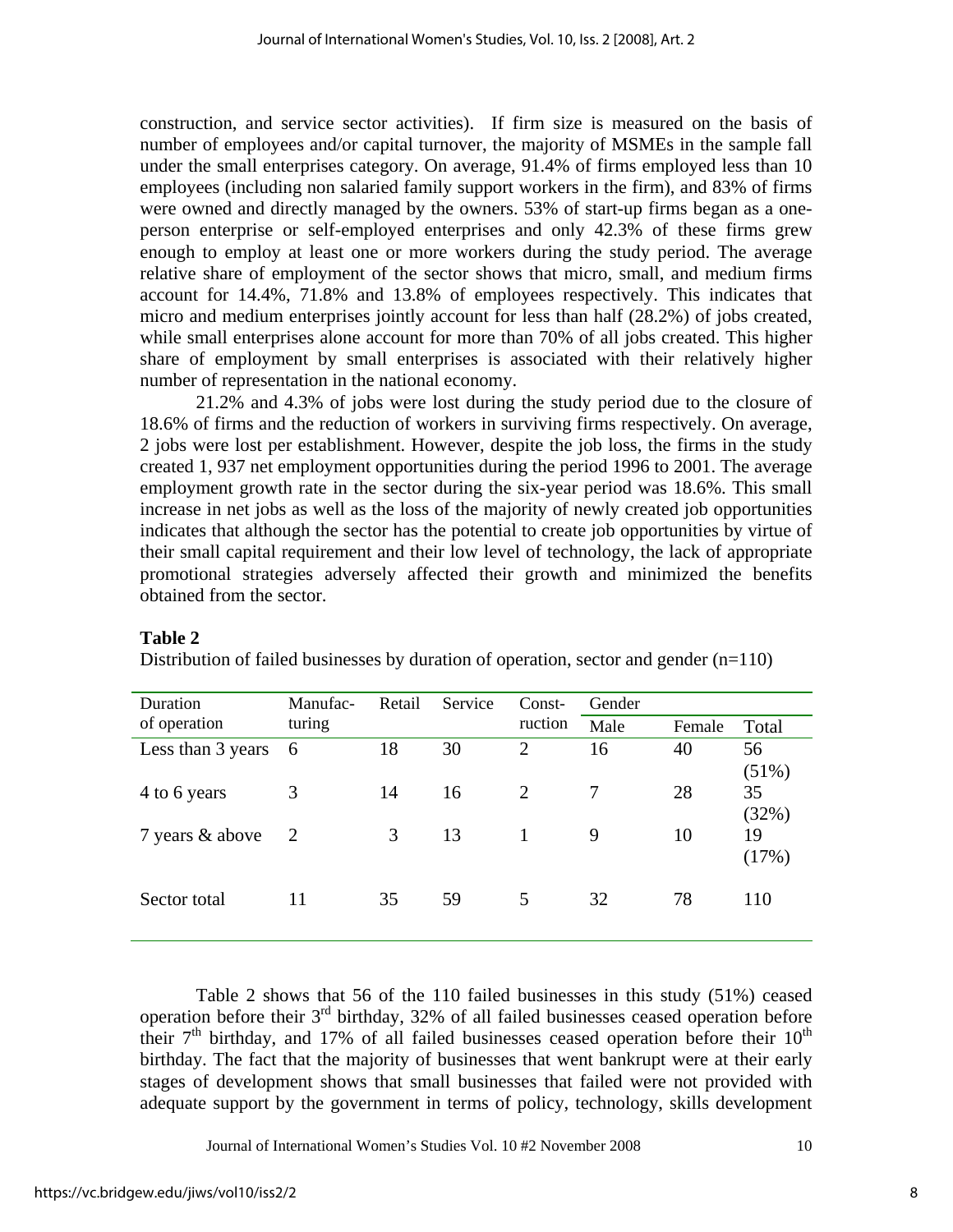and access to finance. The fact that 78 of the 110 businesses that failed (78%) were owned by female entrepreneurs clearly shows that women entrepreneurs were particularly vulnerable. Table 2 shows that 59 of the 110 businesses that failed (54%) were in the services sector, a sector that is much more labour intensive and women-friendly in comparison with the manufacturing, retail and construction sectors.

# **Table 3**

Results from the Pearson chi-square test of association with gender

| <b>Interaction with female business ownership</b>     | <b>P-value</b> | Order of strength |
|-------------------------------------------------------|----------------|-------------------|
| Failure of business or bankruptcy                     | 0.0003         | 3                 |
| Difficulty in obtaining loan from commercial<br>banks | 0.0000         | $\mathbf{1}$      |
| Failure to convert profit back into investment        | 0.0001         | $\overline{2}$    |
| Poor managerial skills                                | 0.0058         | 5                 |
| Shortage of technical skills                          | 0.0014         | $\overline{4}$    |
| Low level of education                                | 0.0204         | 6                 |

Table 3 shows results obtained from the Pearson chi-square test of association between female ownership of business and 6 key predictors of long term survival. The table shows that female business ownership is significantly associated with the 6 influential predictors of business viability or long term survival. The table shows that the female business owners are significantly and adversely affected by each of the 6 key predictors of survival including access to loan from commercial banks. Although most of the 500 businesses in the study have been affected by the 6 factors shown in the table, the result clearly shows that women entrepreneurs were relatively more affected in comparison with their male counterparts.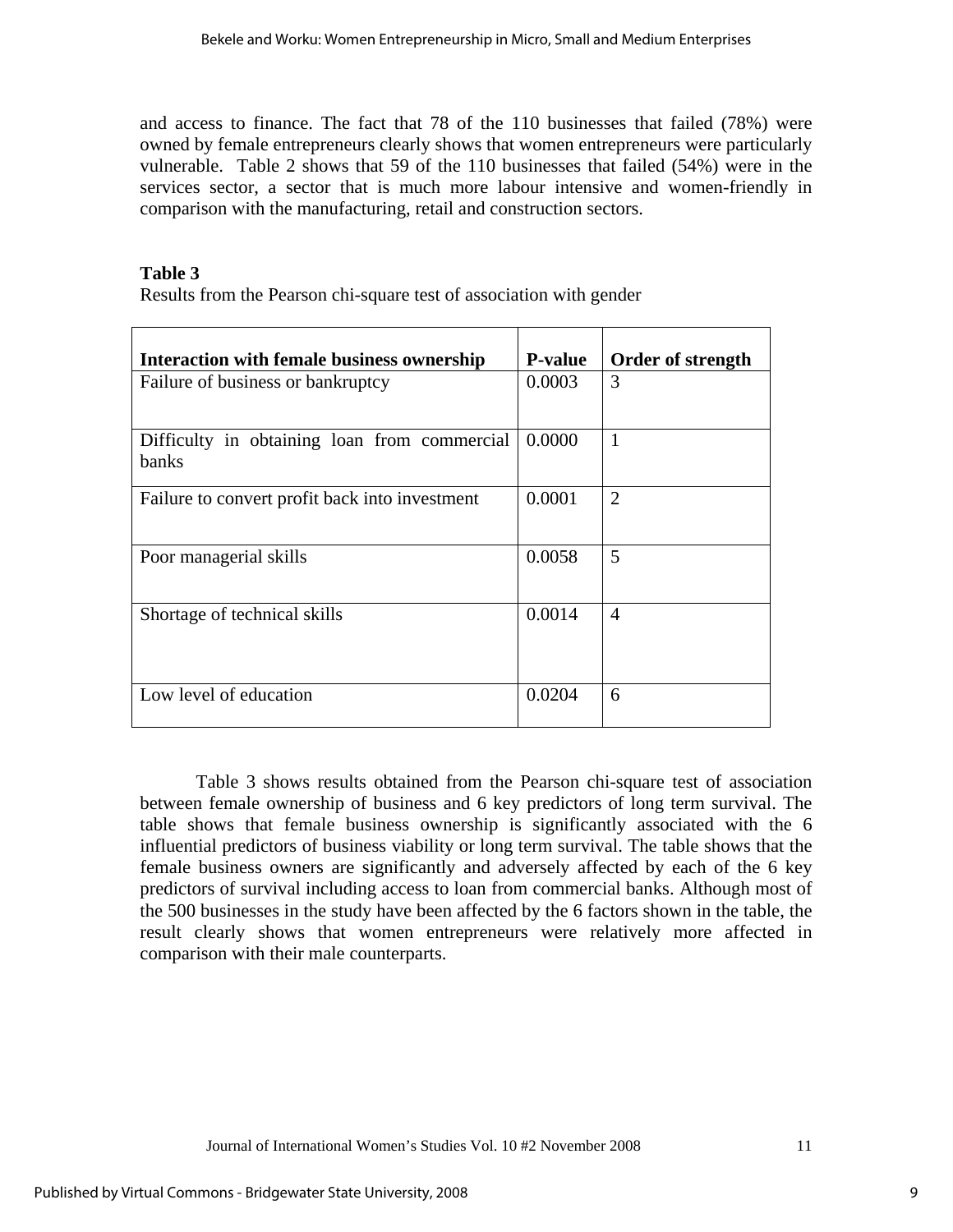# **Table 4**

Adjusted hazard ratios from the Cox Proportional Hazards Model

| <b>Failure of business</b>                            | *Adjusted           | <b>P-value</b> | 95% C.I.     |
|-------------------------------------------------------|---------------------|----------------|--------------|
|                                                       | <b>Hazard Ratio</b> |                |              |
| Female ownership of business                          | 2.52                | 0.0001         | (1.02, 3.45) |
| Difficulty in obtaining loan from<br>commercial banks | 3.08                | 0.0000         | (2.46, 4.25) |
| Failure to convert profit back into<br>investment     | 3.11                | 0.0000         | (2.47, 4.26) |
| Poor managerial skills                                | 2.08                | 0.0012         | (0.97, 3.11) |
| Shortage of technical skills                          | 2.14                | 0.0008         | (1.14, 3.24) |
| Low level of education                                | 2.11                | 0.0009         | (1.13, 3.23) |

\* Adjustment was done for geographical region, age of owner, participation in social capital and language group.

Table 4 shows hazard ratios estimated from the Cox Proportional Hazards Model. At the 5% level of significance, significant predictors of failure are characterized by estimated hazard ratios that significantly differ from 1, P-values that are smaller than 0.05, and 95% confidence intervals of odds ratios that do not contain 1. Accordingly, the table shows that businesses operated by women were 2.52 times more likely to fail in comparison with businesses operated by men. Although the majority of businesses in this study were started by women entrepreneurs, their long term survival rates were relatively smaller. Adjustment was done for four potential confounding variables: geographic region, age category, participation in iqqub schemes (social capital) for raising finance, and language group.

Unadjusted and adjusted hazard ratios did not differ much. This shows that none of the four variables used for adjustment was a confounding or effect modifying variable. The adequacy of the fitted Cox model was assessed using log-minus-log plots, the likelihood ratio test and the AIC (Akaike's Information Criterion) as diagnostic procedures. All log-minus-log plots were parallel, showing that the assumption of proportional hazards was satisfied. The P-value from the likelihood ratio test was small  $(0.0001 < 0.01)$ , thereby showing that the 6 variables constituting the fitted Cox model were jointly efficient in explaining variability in long term survival at the 1% level of significance. The estimated value of the AIC statistic was also small (12.38), thereby showing that the discrepancy between the fitted and true models was insignificant.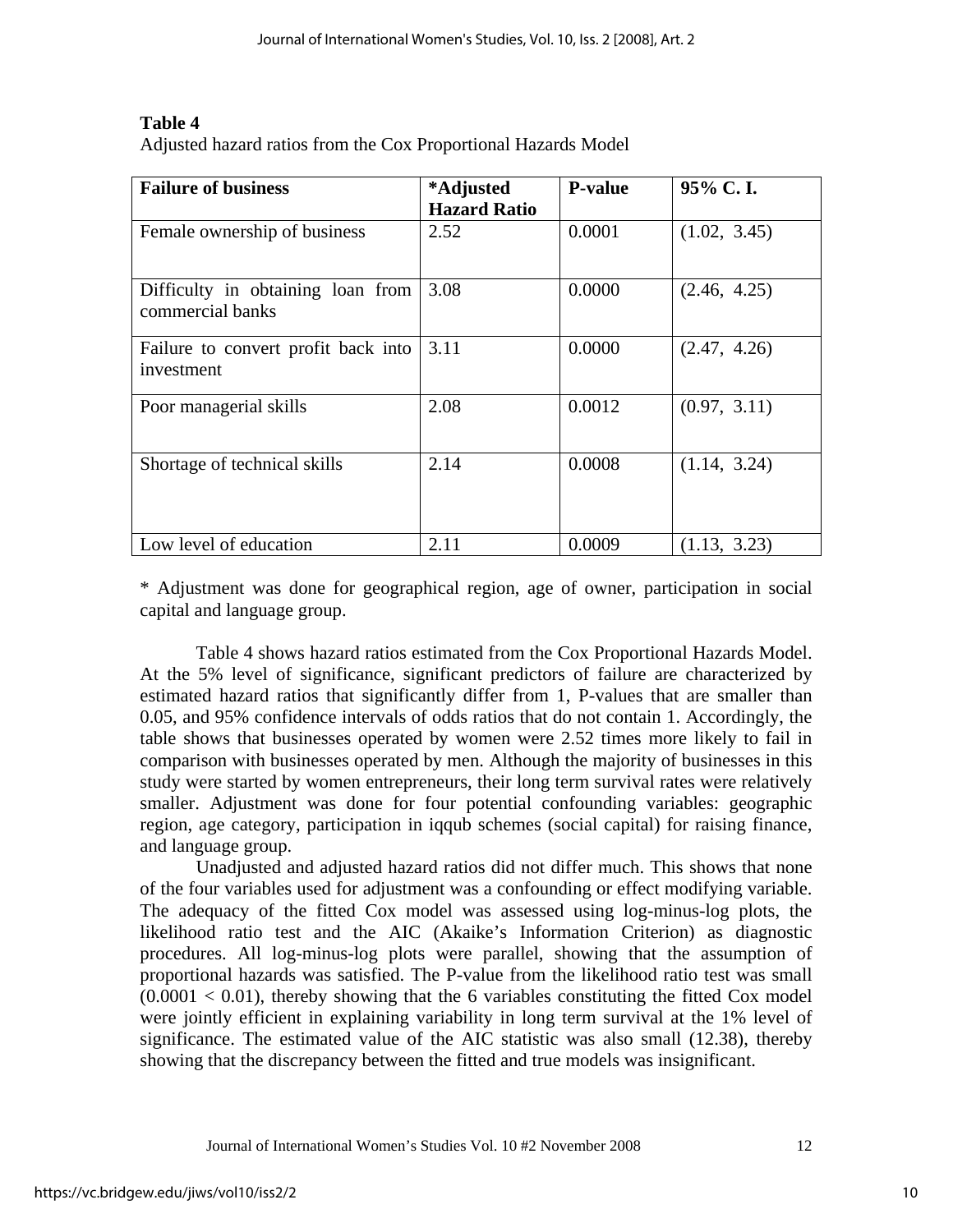

# **Figure 1**

Kaplan-Meier survival probability curves by gender of owners

Figure 1 shows a Kaplan-Meier survival probability curve that compares the probabilities of male and women entrepreneurs. The figure shows that the probability of survival of women entrepreneurs is smaller than that of male entrepreneurs. Femaleheaded firms that ceased operation had an average lifetime of 3.2 years, while maleheaded firms that ceased operation had an average lifetime of 3.9 years.

#### **Discussion**

In the 6-year study period, 110 of the 500 businesses (22%) failed. The relatively higher failure rate (78%) of firms owned by women is directly associated with the low level of support given to women entrepreneurs in the sector. Based on hazard ratios estimated from Cox regression, women entrepreneurs are 2.52 times as likely to fail in comparison with male entrepreneurs. The study has shown that 53% of the 110 businesses that failed during the period of study were businesses that were operated by women who experienced difficulty in securing loans from commercial banks. Women entrepreneurs who failed were characterized by inability to convert part of their profit back into investment (47%), poor managerial skills (49%), poor technical skills (56%) and low level of education (54%). Female-headed firms that ceased operation had an average lifetime of 3.2 years, while male-headed firms that ceased operation had an average lifetime of 3.9 years.

Although male entrepreneurs were not immune to the numerous challenges experienced by women entrepreneurs, the study clearly shows that businesses owned or operated by women were particularly disadvantaged with regards to key differentials of survival such as access to finance, skills and conversion of profit back into investment. In the context of Ethiopia, it must be noted that small businesses and enterprises are the predominant means of livelihood for the majority of impoverished rural and urban women who are provided with little or no policy related support from the national government. Although the proportion of women entrepreneurs (44%) in the sample is lower than that of male entrepreneurs (56%), the majority of women entrepreneurs (75.4%) are involved with micro enterprises. By contrast, only 32.6% of male entrepreneurs are involved with micro enterprises. The methods used in this study are similar to the ones used by Glogova, Halling, Hyaden & Hoger (2005). Findings from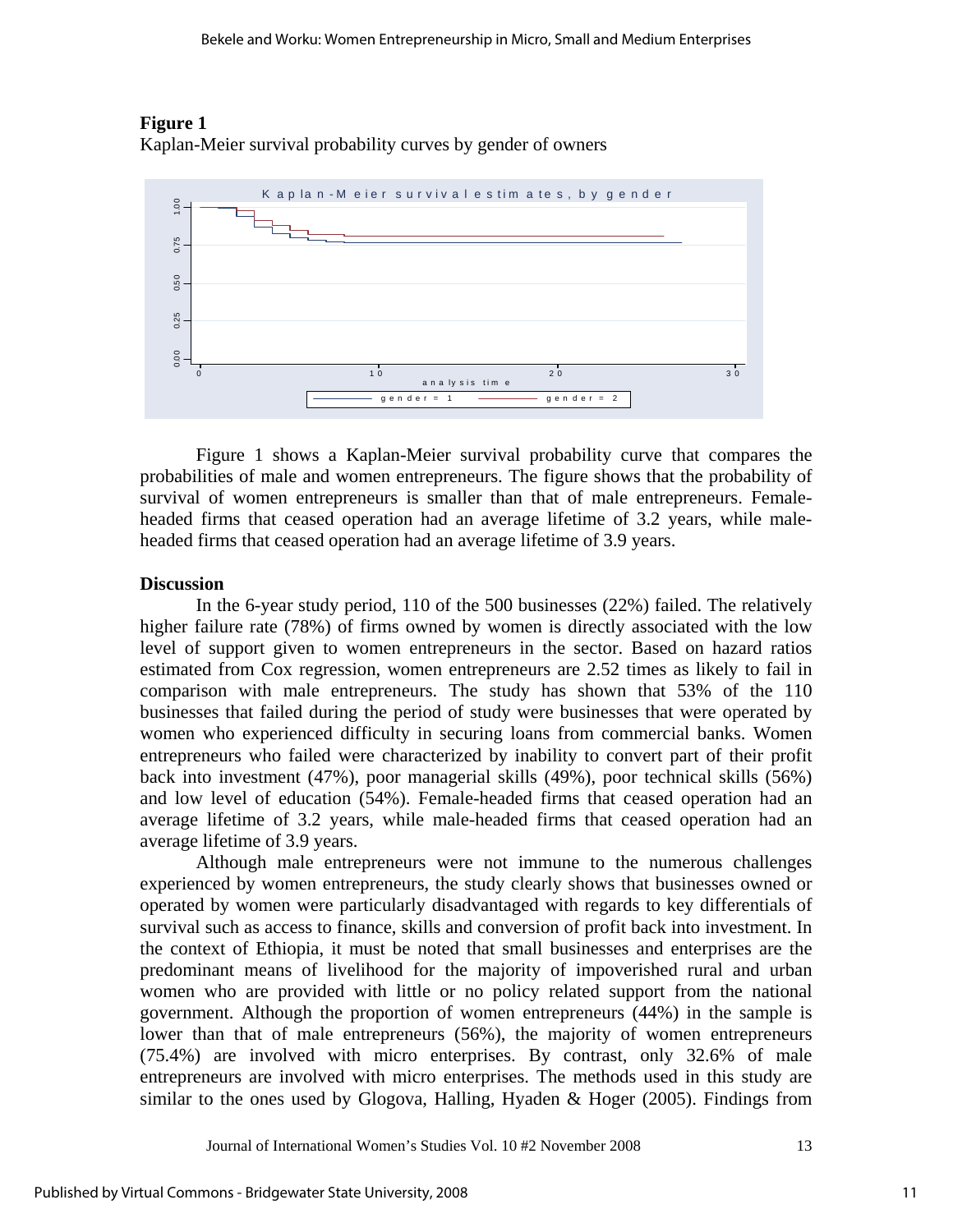this study are in agreement with a similar study conducted by Hazelhurst (2006) in which it was pointed out that supporting women entrepreneurs involved in small businesses and enterprises is a prerequisite for overall economic growth and the alleviation of poverty among impoverished women. This study has shown that in Ethiopia, although women initiate more new businesses in comparison with men, they find it relatively harder to grow their businesses to the next higher level mostly due to lack of access to finance, technical skills and policy related support from the national government.

Shortage of technical and business related skills constitutes a major problem experienced by female entrepreneurs. The educational curriculum prepared for students at the undergraduate level lacks focus, practical content and depth on vocational and business related skills that are essential for successfully initiating and operating micro enterprises. Almost half (49%) of women entrepreneurs who failed had inadequate managerial skills, and lacked basic accounting and bookkeeping skills. The fact that 56% of women entrepreneurs who failed had poor technical skills shows that the Ethiopian Ministry of Education has not done enough to empower potential women entrepreneurs. As many as 86.8% of respondents in this study were not provided with any kind of business related training opportunities by the Ministry of Trade and Industry since they started operation. Only 27.88% of owners were provided with such training opportunities. The Ministry of Trade and Industry has to provide small businesses and enterprises that are operated by women with on-the-job-training services with a view to alleviate the shortage of basic managerial and technical skills that characterize unsuccessful businesses.

Most of the firms in the study were owned and run by owners who played an additional role as business manger. Lack of formal education, skills and on-the-job training are some of the key factors that retarded the growth and productivity of MSMEs. High level of human capital was positively associated with business success and growth. The distribution of failed firms by level of education of owners shows that 71.4% of nonoperational firms in the survey accounted for owners whose education level is below secondary level. In this study (63.5%) women their education level is below secondary level while the corresponding figure for male represents (47.3%). However, until recently, the high school curriculum of education in Ethiopian schools did not consist of technical and vocational training that is suitable for the development of entrepreneurs. The curriculum does not provide formal training on the acquisition of basic technical skills needed for promoting successful MSMEs. The curriculum by and large places low emphasis on self-employment as an option in the choice of a career. The curriculum fails to adequately prepare graduates for jobs in the private sector. There is also a negative attitude towards private MSMEs run by private individuals. A number of surveys conducted by economic researchers in Ethiopia have shown that young female graduates of academic institutions in Ethiopia are ill-equipped and vastly under-prepared to effectively utilize self-employment opportunities in small businesses and enterprises (Gebeyehu & Assefa, 2004; Ermias, 2001; Endanchiyelem, 2002; Dercon, 2000).

### **Conclusion**

An enabling macroeconomic environment is a key requirement for a free market economy. Businesses operated by women were particularly disadvantaged with regards to access to finance, shortage of managerial and technical skills and inability to convert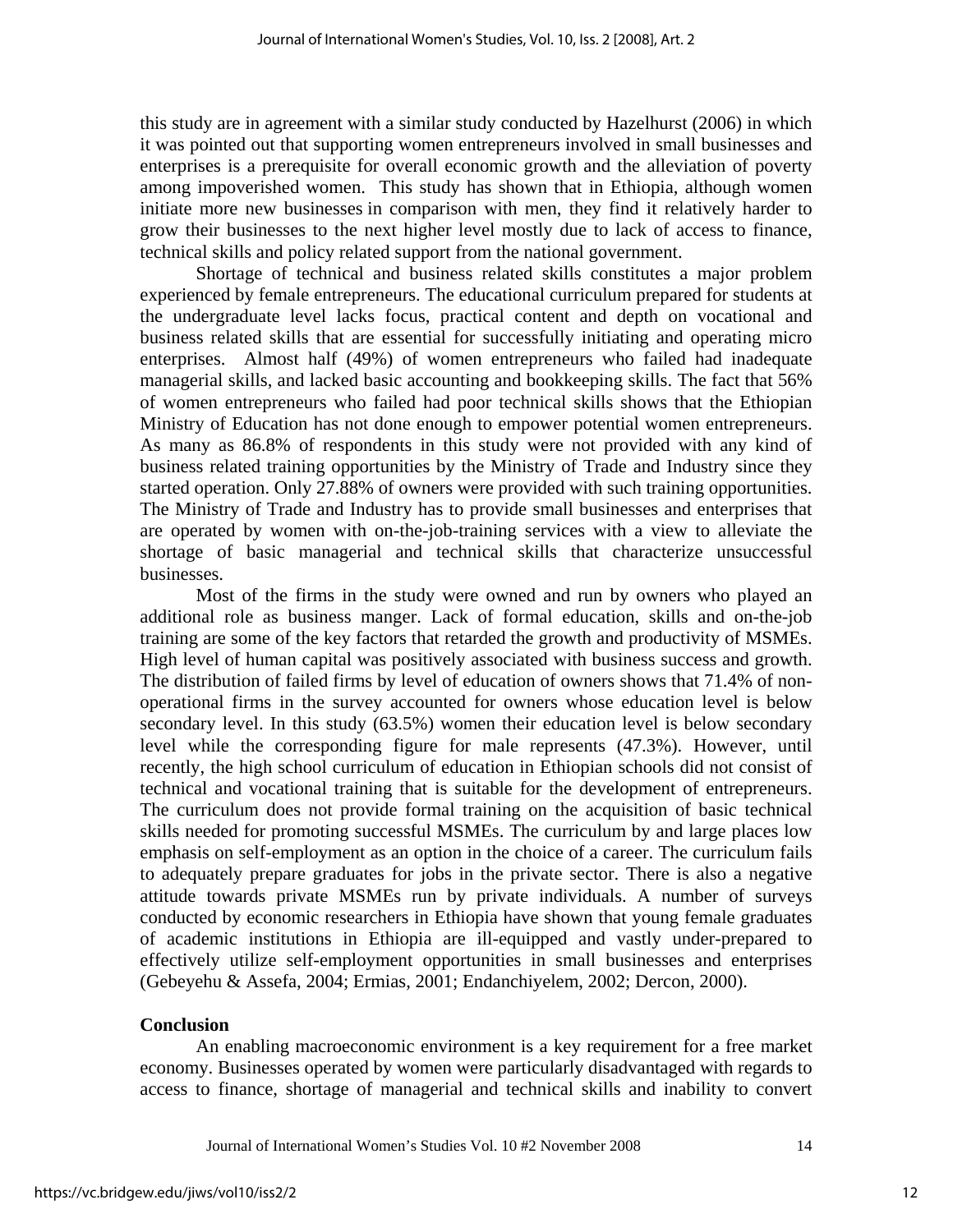profit back into investment. More than half of women entrepreneurs who failed (53%) were unable to secure badly needed loans from the commercial banks. At a time when the private sector in Ethiopia suffers from severe credit constraint, the state-owned Commercial Bank of Ethiopia sits on a 165% of excess liquidity (Alemayehu, 2006). An economy without a well functioning financial sector is unable to generate the rate of growth and investment needed for promoting viability in businesses operated by impoverished and poorly equipped women. This shows that intervention is needed by the national government of Ethiopia if the acute shortage of finance experienced by small businesses and enterprises is to be alleviated efficiently by fundamentally rationalizing the lending principles of the Commercial Bank of Ethiopia. Results from this study have shown that the presence of a favourable macroeconomic policy aimed at creating an enabling business environment is crucially needed for the growth and expansion of small enterprises operated by women as well as the economic empowerment of women in Ethiopia. Policy-related and institutional support from the government to businesses operated by women is a key significant determinant of survival based on experience from countries in the Far East and South East Asia. The presence of well defined business laws and property rights improves the likelihood of survival in most small businesses. Removing gender-based barriers and promoting competition and entrepreneurial activities with a specific focus on women is essential for the creation of vibrant businesses and enterprises that could ultimately improve the plight of impoverished women in Ethiopia.

### **Recommendations**

Based on the findings of this study, the following recommendations are made so that where possible, remedial actions can be taken with a view to assist small businesses and enterprises operated by women in Ethiopia. Women entrepreneurs constitute the majority of operators in the micro enterprises sector. In addition to facing gender-related challenges, they suffer from the unfair denial of operating licenses, severe tax assessment, lack of access to finance, shortage of skills and lack of training opportunities. The national government should alleviate these challenges by introducing an enabling macroeconomic environment, and by using legislative tools, awareness campaigns and education with a view to remove chronic barriers to economic growth and to minimize the incidence of gender-related discrimination against women entrepreneurs. Based on lessons learned from the Grameen Bank of Bangladesh (Dowla, 2005), this goal can be achieved by improving the degree of participation of impoverished and disadvantaged women in the economy. To this end, tailor made loan and training programmes directed at women should be implemented and aggressively promoted.

Access to finance must be made significantly easier. This can be done by attracting foreign competitors to come into the local market. Commercial banks and micro-lenders must be given an incentive so that they come up with innovative money lending mechanisms to small businesses and enterprises owned or operated by poor women. The Grameen Bank of Bangladesh has shown that this is quite feasible. Competition among financial sectors should be encouraged and non-governmental organizations should be allowed to enter the money lending business. This implies that the national government needs to rationalize its current policy on financial institutions operating in the country.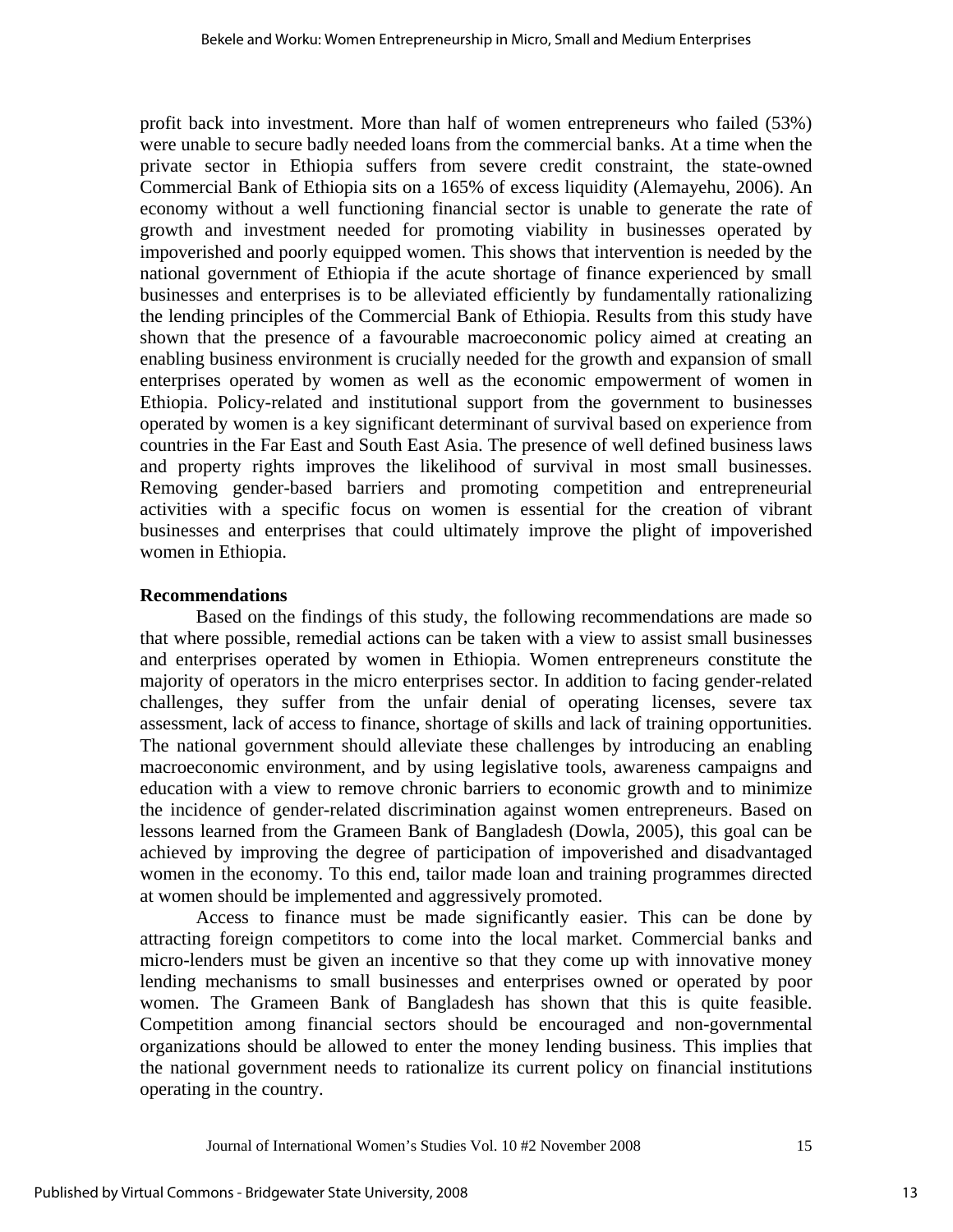The Ministry of Education must produce a curriculum that adequately prepares young graduates with social, entrepreneurial, industrial and commercial skills that are essential for successfully operating small and medium businesses. The educational system should give attention to skills-based training for enhancing self-employment in the MSME sector. Furthermore, on-the-job training opportunities are critically important for the survival of businesses operated by women.

Globalization has brought about both opportunities and threats to small businesses and enterprises currently operating in Ethiopia. Enterprises operating in Ethiopia are quite incapable of competing with foreign businesses and enterprises in their present form as they are poorly equipped and under-resourced. Hence, the government must use macroeconomic policy as a tool to assist local MSMEs in terms of capacity building, infrastructure, access to finance and technology as a matter of urgency. Failure to do so may result in the elimination of the majority of local businesses and enterprises in the country.

# **References**

- Abegaz, B. (2004). Escaping Ethiopia's poverty trap: the case for a second agrarian reform. Journal of Modern African Studies, 42, 313-342.
- Abera, N., Hailu, A. & Solomon, T. (2002). Small and medium enterprises. Christian Relief Development Agency Annual Report for 2002. Addis Ababa: Christian Relief Development Agency.
- Admassie, A. (2004). A Review of the performance of agricultural finance in Ethiopia: pre- and- post reform periods. Paper presented at the International Conference on Agrarian Constraints and Poverty Reduction on 17-18 December 2004 in Addis Ababa, Ethiopia. 14p.
- Admassie, A. & Amha, W. (2004). Development of micro and small enterprises in Ethiopia: Survey report prepared by the Ethiopian Development Research Institute. Addis Ababa: Ethiopian Development Research Institute.
- Ageba, G. & Amha, W. (2006). Micro and Small Enterprises (MSEs) Finance in Ethiopia: Empirical Evidence. Retrieved January, 2008 from http://www.ossrea.net/publications/eassrr/abstract-3jan06.htm
- Alemayehu, H. (2006). Ethiopia: The excess liquidity of the Commercial Bank of Ethiopia up 165%, Report by the Daily Monitor. Retrieved March 23, 2006 from http://allafrica.com/stories/200603230638.html
- Amha, W. & Ademassie, A. (2004). Rural financial intermediation program and its role in strengthening the rural financial system in Ethiopia, Journal of Microfinance Development Review, 3(2), 230-365.
- Amha, W. and Narayana, P. (2004). Review of the microfinance industry in Ethiopia: Regulatory Framework and Performance. Addis Ababa: Ethiopian Ministry of Trade and Industry.
- Aredo, D. (1993). The iqqub and its potential as an indigenous institution financing small enterprises in Ethiopia. In J. Helmsing and Th. Kolstee. (eds.) Small Enterprises and Changing Policies: Structural Adjustment, financial policy and assistance programmes in Africa. London: Intermediate Technology Publications.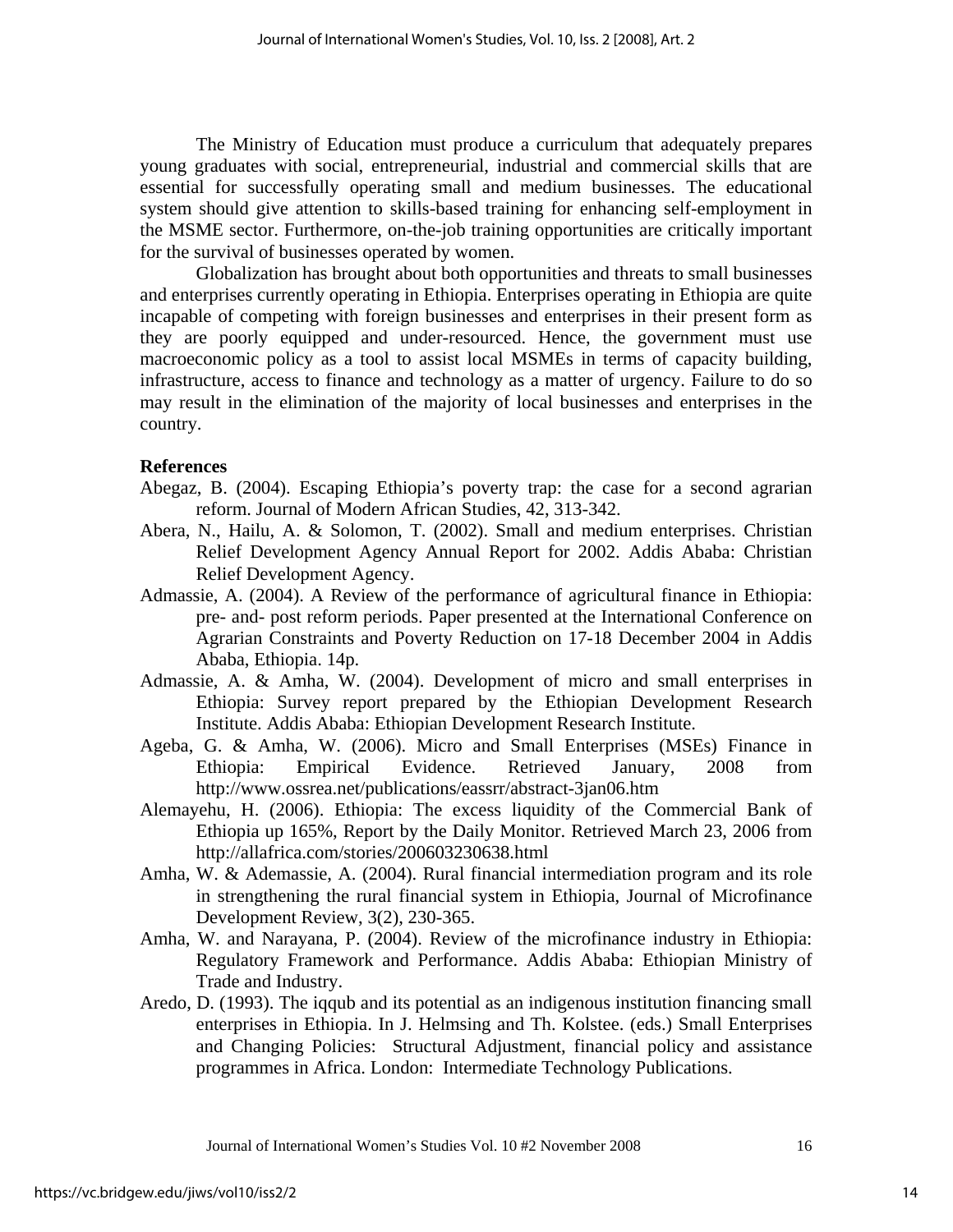- Aregash, A. (2005). Public Private Partnership Projects of the GTZ in Ethiopia: International trade and the protection of natural resources in Ethiopia. Bonn: Eschoborn.
- Belay, G. (2000). Evaluation of the performance of the private sector economy in Ethiopia (1991-1999). Addis Ababa: Ethiopian Ministry of Trade and Industry.
- BESO. (2004). Consolidated report on problems experienced by Ethiopian small and micro enterprises and their potential. Addis Ababa: Project Support Unit.
- Berhanu. D, Abraham. T, & Hannah Van Der Berg. D. (2007). Characteristics and determinants of youth unemployment, underemployment and inadequate employment in Ethiopia. Employment Policy Unit. Retrieved January, 2008 from www.ilo.org/public
- Cleves, M., Gould, W. & Gutierrez, R. (2004). An Introduction to Survival Analysis using STATA, Revized Edition. STATA Press: Houston, Texas, USA.
- Cramer, J. (2003). Logit models for economics and other fields. London: Cambridge University Press
- Degefe, B., & Nega, B. (2001). Annual Report on the Ethiopian Economy. Addis Ababa: United printers for the Ethiopian Economic Association.
- Demeke, M., Adenew, B., Deininger, M., Gebre-Selassie,S & Jin, S. (2003). Market and non-market transfer of land in Ethiopia: Implications for efficiency, equity and non-farm development. Working paper No.2992. Washington, DC: The World Bank.
- Demeke, M., Guta, F. & Ferede, T. (2003). Growth, employment, poverty and policies in Ethiopia: an empirical investigation. Discussion paper 12. Addis Ababa: Ethiopian Ministry of Trade and Industry.
- Dercon, S. (2000). Growth and poverty in Ethiopia in the 1990s: an economic perspective. Centre for the study of African Economics. London: Oxford University Press.
- Dowla, A. (2005). In credit we trust: building social capital by the Grameen Bank in Bangladesh, Journal of Socio Economics, 11, 23-45.
- Durlauf, S. & Fatchamps, M. (2004). Social Capital. NBER Working Paper 10485. Cambridge MA: National Bureau of Economic Research.
- Ethiopian Central Statistical Authority. (2004). Report on Large and Medium scale Manufacturing and Electricity Industries Survey, Vol. 321. Addis Ababa: Ethiopian Central Statistical Authority.
- Ethiopian Economic Association. (2004). Industrialization and Industrial Policy in Ethiopia: Report on Ethiopian Economy, Volume III. Addis Ababa: Ethiopian Economic Association.
- Ethiopian Ministry of Finance and Economic Development. (2002). Sustainable Development and Poverty Reduction Program for Ethiopia. Addis Ababa: Ethiopian Ministry of Finance and Economic Development.
- Ethiopian Ministry of Trade and Industry. (2003). The Impact of Microfinance on Poverty Reduction: A Case Study of the Oromiya Credit and Sharing Company in the Eastern Wellega Zone of the Oromiya National Regional State, Ethiopia. A report produced for the Ethiopian Ministry of Trade and Industry. Addis Ababa: Ministry of Trade and Industry.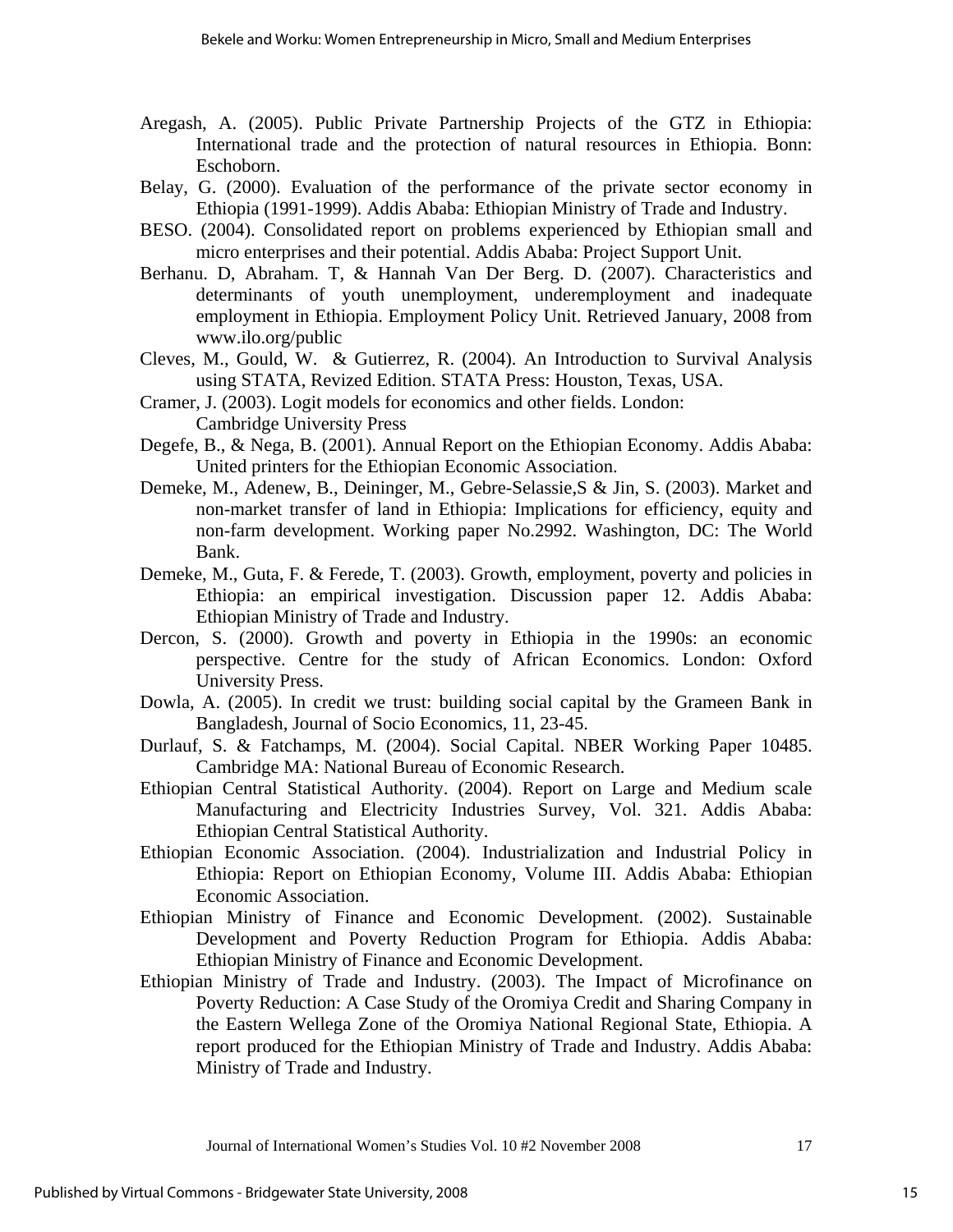- Ethiopian Welfare Monitoring Unit. (2002). Development and Poverty Profile of Ethiopia: Analysis Based on the 1999/2000 Household Income, Consumption, Expenditure and Welfare Monitoring Survey. Addis Ababa: Ethiopian Ministry of Finance and Economic Development.
- Endanchiyelem, T. (2002). The Private Sector Development and Macro Economic Planning. Unpublished Masters thesis submitted to Addis Ababa University. Addis Ababa: Addis Ababa University.
- Epherm, T. (2004). Social capital, local organization and development performance: A case study of the Soliga Development*.* Unpublished Masters thesis submitted to the University of the Western Cape. Bellville: University of the Western Cape. Ermias, S. (2001). Private Investment: Policy Reform, Performance and Problems in Ethiopia, Post 1991. Unpublished Masters thesis submitted to Addis Ababa University. Addis Ababa: Addis Ababa University.
- Fortune, E. (2003). Is Ethiopia in a poverty trap? The Ethiopian Business Journal, 4(158), 12-21.
- Gebeyehu, W. & Assefa, D, (2004). The Role of Micro and Small Enterprises in the Economic Development of Ethiopia. Addis Ababa: The Ethiopian Federal Micro and Small Enterprises Agency.
- Geda, A., Shimeles, A. & Weeks, J. (2003). Growth, poverty and inequality in Ethiopia: which way for pro-poor growth? Journal of Eastern and Southern African Social Science Review*.* 8(3), 12-19.
- Geda, A. & Degefe, B. (2002). Explaining African Growth Performance: The Case of Ethiopia. Paper presented at the African Economic Research Consortium (AERC) workshop in Nairboi, Kenya on 12 May 2002. Nairobi: African Economic and Research Consortium.
- Glogova, E.; Halling,M.; Hyaden, E. & Hoger, A. (2005). Using Survival Time Analysis to Predict Bank Failure in the Austrian Central Bank. Vienna: University of Vienna.
- Hazelhurst, E. (2006). Small Business is vital for South Africa's growth. Business Report. Tuesday, 21 November 2006. Cape Town: Business Day.
- International Labour Organization. (2004). Comparing Employment Strategies: EES, GEA, OECD and Mertosur jobs Strategy. ILO Employment Analysis. Geneva: ILO publishing: 154-165.
- Jacobs, P., Lahiff, E. & Hall, R. (2003). Land Redistribution. Programme for Land and Agrarian Studies. Retrieved January 2008 from http://www.uwc.ac.za/PLAAS/annual%20reports
- Kebede, B. (2002). Land tenure and common pool resources in rural Ethiopia: a study based on fifteen sites. Journal of African Development Review, 14(1), 4-9.
- Kleinbaum, D. (1996). Survival Analysis: A Self-Learning Text. New York: Springer-Verlag.
- Mogues, T. (2004). Shocks, Livestock Asset Dynamics and Social Capital in Ethiopia. Retrieved January 2008 from

http://gemini.econ.umd.edu/cgi-bin/conference/download.cgi

National Bank of Ethiopia. (2004). Quarterly Bulletin of the National Bank of Ethiopia, No. 19(3), 23-29.